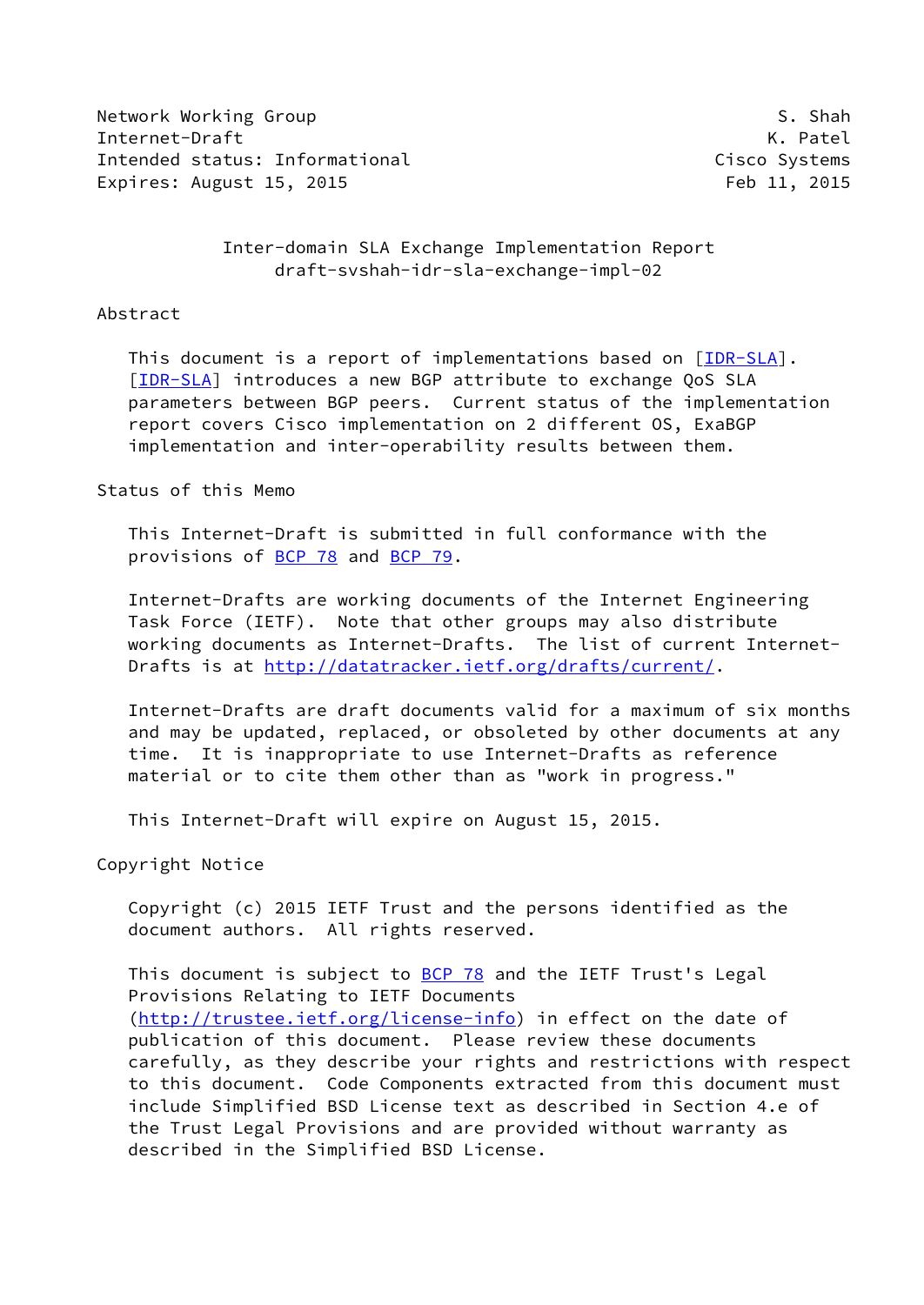| Internet-Draft IDR SLA Exchange Implementation Report | Feb 2015 |
|-------------------------------------------------------|----------|
| Table of Contents                                     |          |
|                                                       |          |
| 1.1. Survey of Operations 3                           |          |
|                                                       |          |
|                                                       |          |
|                                                       |          |
|                                                       |          |
|                                                       |          |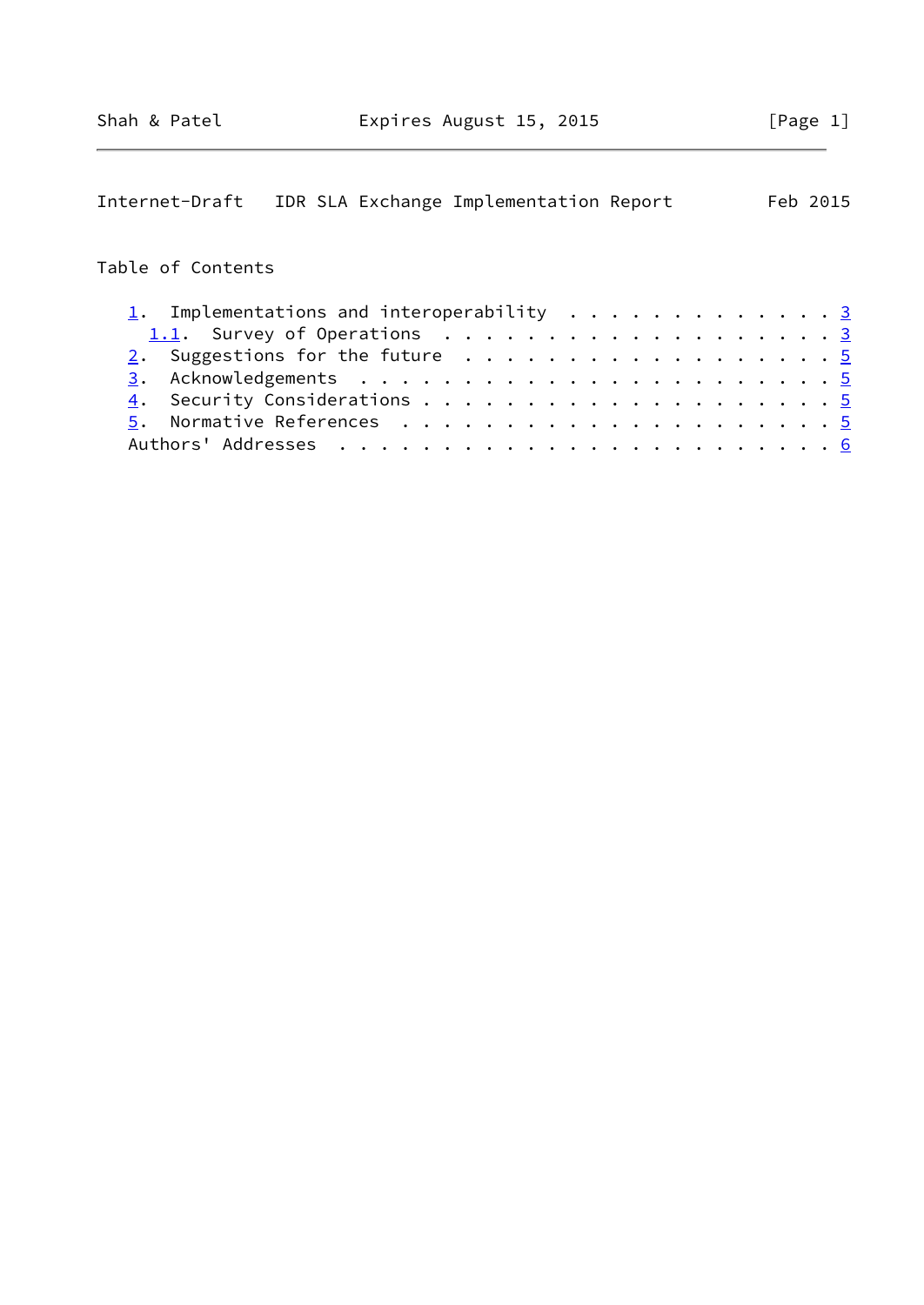Shah & Patel **Expires August 15, 2015** [Page 2]

<span id="page-2-1"></span>Internet-Draft IDR SLA Exchange Implementation Report Feb 2015

<span id="page-2-0"></span>[1](#page-2-0). Implementations and interoperability

|             | Cisco IOS Cisco NX-OS | ExaBGP |
|-------------|-----------------------|--------|
| Cisco IOS   |                       |        |
| Cisco NX-OS |                       |        |

 The ExaBGP implementation report is based on a version that is implemented as a receiver.

<span id="page-2-2"></span>[1.1](#page-2-2). Survey of Operations

 Optional transitive attribute: Is QoS attribute implemented as an optional transitive attribute - Yes

Local QoS SLA policy enablement:

 When QoS SLA policy enablement triggers an explicit BGP update message with QoS attribute and SLA sub-type content, has an attribute's highest order bit, in the QoS attribute flag, set to 1? This is to indicate receiver to drop the message on reception.

- Yes
- Is implementation capable of QoS SLA advertisement in the context of advertised NLRI? with source AS =  $0$  in the QoS SLA attribute - did not implement
- Is implementation capable of advertising QoS SLA with explicit source and destination AS encoded?
	- Yes, Current ExaBGP version of implementation ignores encoded AS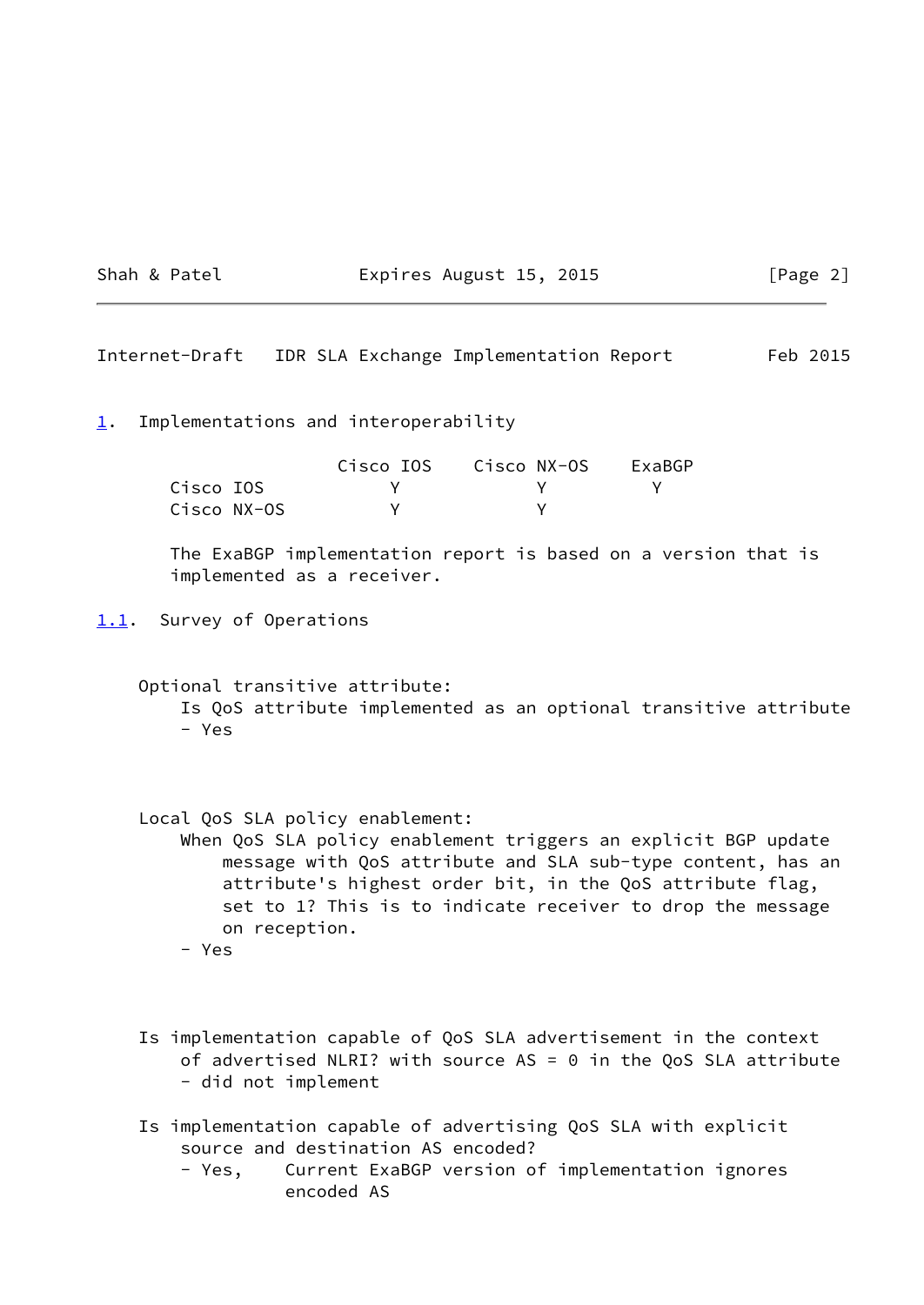```
 First trigger for QoS SLA advertisement:
At the first trigger for SLA advertisement, a sender advertises
    SLA parameters with an unique SLA id?
- Yes
Acting as a receiver, is implementation capable to learn an
    advertised QoS attribute and SLA parameters
- Yes
```

| Shah & Patel<br>Expires August 15, 2015 | [Page 3] |
|-----------------------------------------|----------|
|-----------------------------------------|----------|

Internet-Draft IDR SLA Exchange Implementation Report Feb 2015

Updating previously advertised QoS SLA:

 On an event detecting update to earlier advertised SLA, sender picks the same SLA id, advertised before, and signals new SLA parameters in its entirety. No delta updates. - Yes

 Acting as a receiver, is implementation capable to replace SLA parameters learned previously?

 - Yes, ExaBGP implementation validated to interpret received SLA parameters. It is not implemented with persistent state to map to next BGP update with the same SLA identifier

Invalidation of previously advertised SLA:

 On an event to invalidate previously advertised SLA parameters, a BGP update message is sent to the same destination AS with the same SLA id, advertised before, with SLA message containing 0 Traffic Class count.

```
 - Yes
```
 Acting as a receiver, is implementation capable to remove previously learned QoS SLA parameters? - Yes, This capability not yet implemented in ExaBGP

 QoS SLA advertisement for point to point connection: Is implementation capable to advertise SLA for the destination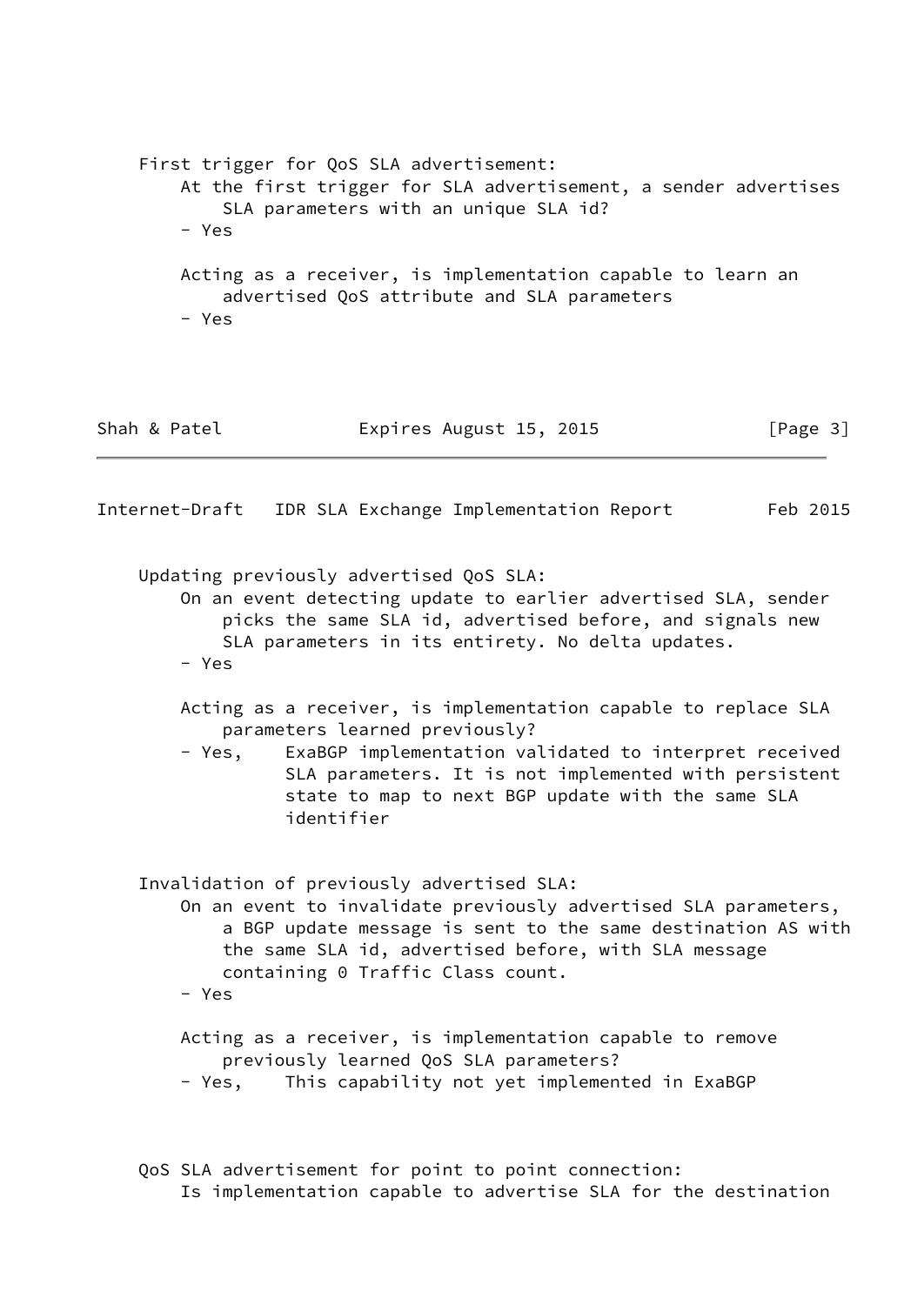that is next hop - Yes QoS SLA advertisement for destination multiple hops away: Is implementation capable to advertise SLA for the destination that is multiple hops away? - Yes None of the forwarding nodes modify the content of the QoS SLA parameters? - Yes Inter-operability with nodes not supporting this attribute: Is interoperability tested to make sure this optional transitive attribute is forwarded without any impact through the nodes that do not implement support of this attribute - Yes

| Shah & Patel<br>Expires August 15, 2015 | [Page 4] |
|-----------------------------------------|----------|
|-----------------------------------------|----------|

<span id="page-4-1"></span>Internet-Draft IDR SLA Exchange Implementation Report Feb 2015

 Attributes implemented: Cisco: Direction incoming outgoing Traffic Class Count Traffic Class Description Traffic Class Elements Count Classifier Element values ipDiffServCodePoint Traffic Class Service Count Service Attributes: Traffic\_CLASS\_TSPEC MINRATE\_IN\_PROFILE\_MARKING MINRTE\_OUT\_PROFILE\_MARKING RELATIVE\_PRIORITY

<span id="page-4-0"></span>[2](#page-4-0). Suggestions for the future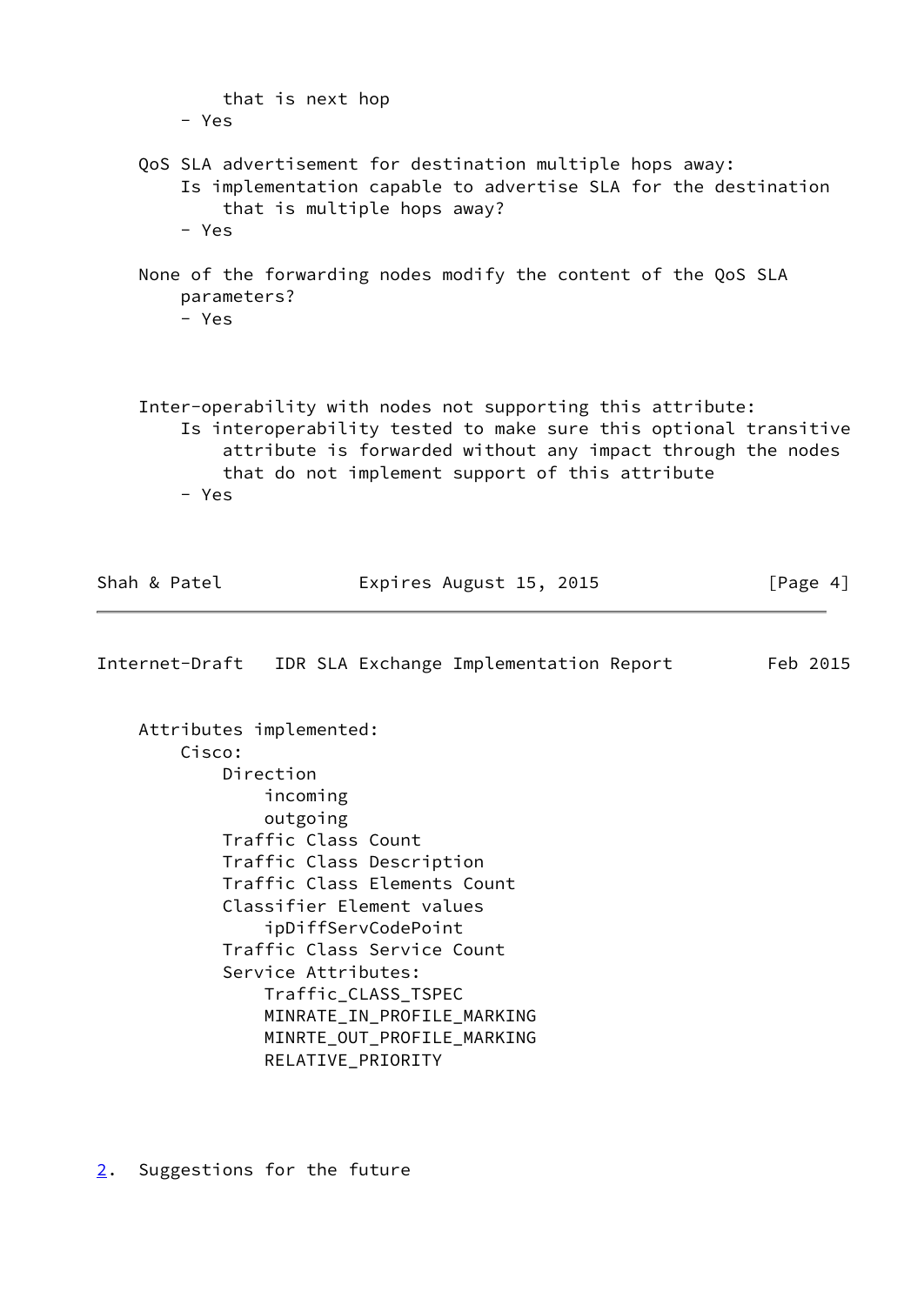The proposed draft is to define message to exchange SLA parameters between two nodes. The SLA specification does not make any assumption about provisioning. It is not required though it would be nice if provisioning is aligned with SLA specification [\[IDR-SLA](#page-5-0)] and thus providing a consistent way of mapping between provisioning and messaging.

<span id="page-5-1"></span>[3](#page-5-1). Acknowledgements

 Thanks to Ruta Vaidya for providing data on Cisco implementation. Thanks To Thomas Mangin for his guidance during ExaBGP implementation.

<span id="page-5-2"></span>[4](#page-5-2). Security Considerations

 No Security considerations are required for the report presented in this document.

- <span id="page-5-3"></span><span id="page-5-0"></span>[5](#page-5-3). Normative References
	- [IDR-SLA] Shah, S., Patel, K., Bajaj, S., Tomotaki, L., and M. Boucadair, "Inter-domain SLA Exchange, I-D.[draft-ietf-idr-sla-exchange](https://datatracker.ietf.org/doc/pdf/draft-ietf-idr-sla-exchange)", April 2015.

| Shah & Patel | Expires August 15, 2015 | [Page 5] |
|--------------|-------------------------|----------|
|--------------|-------------------------|----------|

<span id="page-5-4"></span>Internet-Draft IDR SLA Exchange Implementation Report Feb 2015

Authors' Addresses

 Shitanshu Shah Cisco Systems 170 W. Tasman Drive San Jose, CA 95134 US

Email: svshah@cisco.com

 Keyur Patel Cisco Systems 170 W. Tasman Drive San Jose, CA 95134